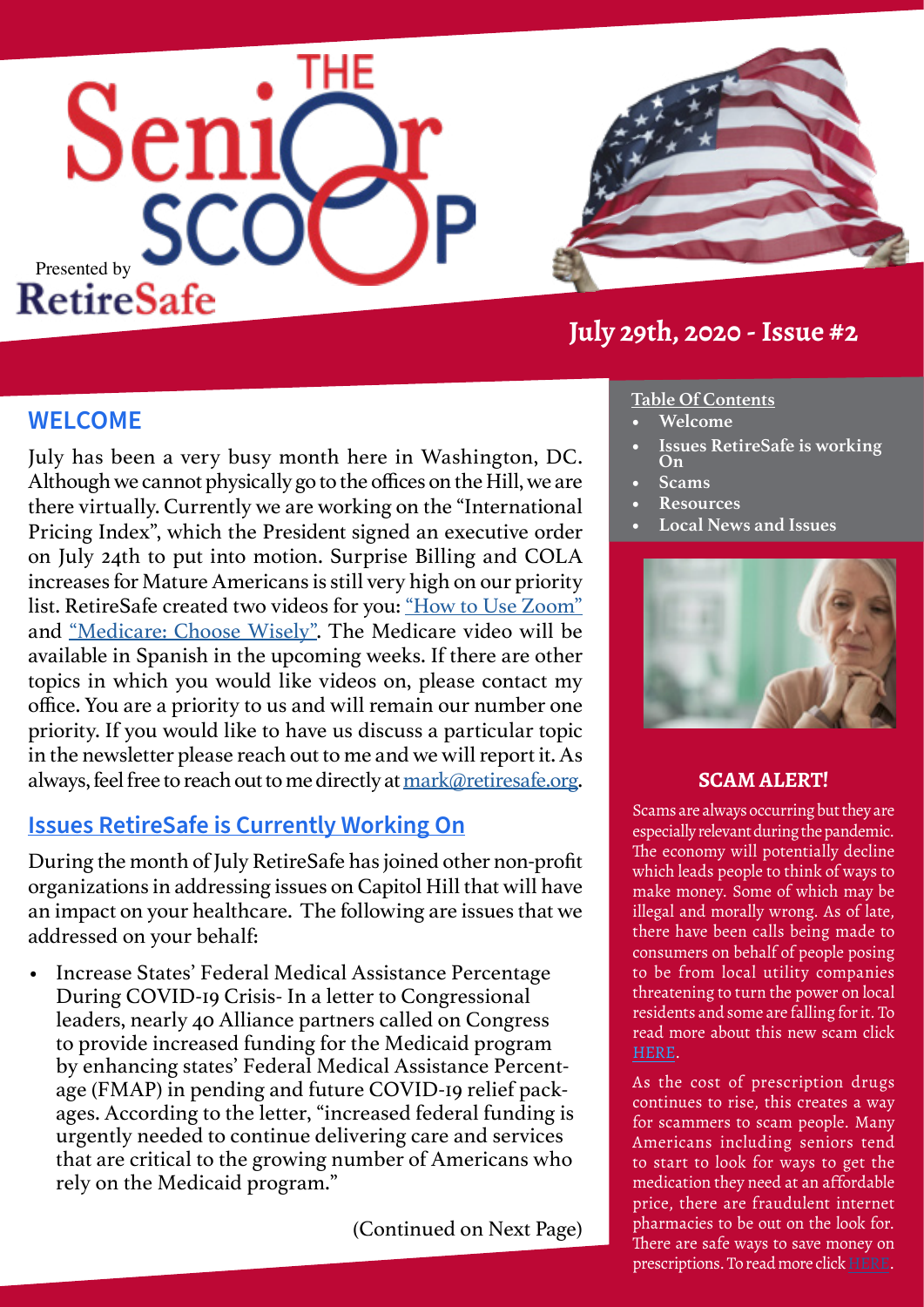#### (continued)

- Virginia Prescription Drug Affordability Work Group: Policy solution suggestions- We, like many others, are frustrated by how much people are paying for their prescription medications and the rising list prices of certain medications. Now more than ever, as patient advocates and other interested partners in quality affordable healthcare, we are interested in solutions that will make prescription drugs affordable to the patient.
- Federal Medical Assistance Percentage (FMAP) today to advocate on behalf of states, territories, counties, cities and towns in support of an enhanced federal medical assistance percentage (FMAP) for the Medicaid program in the next bipartisan COVID relief bill.
- Establishing Minimum Standards in Medicaid State Drug Utilization Review (DUR) and Supporting Value-Based Purchasing (VBP) for Drugs Covered in Medicaid, Revising Medicaid Drug Rebate and Third Party Liability (TPL) Requirements (CMS 2482-P) - we appreciate the Centers for Medicare and Medicaid Services (CMS) prioritizing efforts towards expanding access to care and lowering prescription drug costs, we are concerned that the proposed rule contains a provision that will increase barriers to access of care and put those individuals struggling with chronic and debilitating disease at risk for further health complications.
- Out-of-Pocket Cost to express our concern over continued unaffordable out-of-pocket (OOP) costs in the Medicare Part D program, and to implore Congress to work together in a bipartisan manner to take action.
- Federal funding for expanded access to COVID testing that urges Congress to prioritize federal funding for expanded access to COVID testing as part of the upcoming legislative package.

## **RESOURCES**



GoodRx Is a relatively new telemedicine company and it is free to use their website or app, they track prescription drug prices in the United States they also provide coupons and discounts on medication. They use over 75,000 different pharmacies in the U.S. To learn more about GoodRx click this [LINK](https://clark.com/health-health-care/good-rx/).